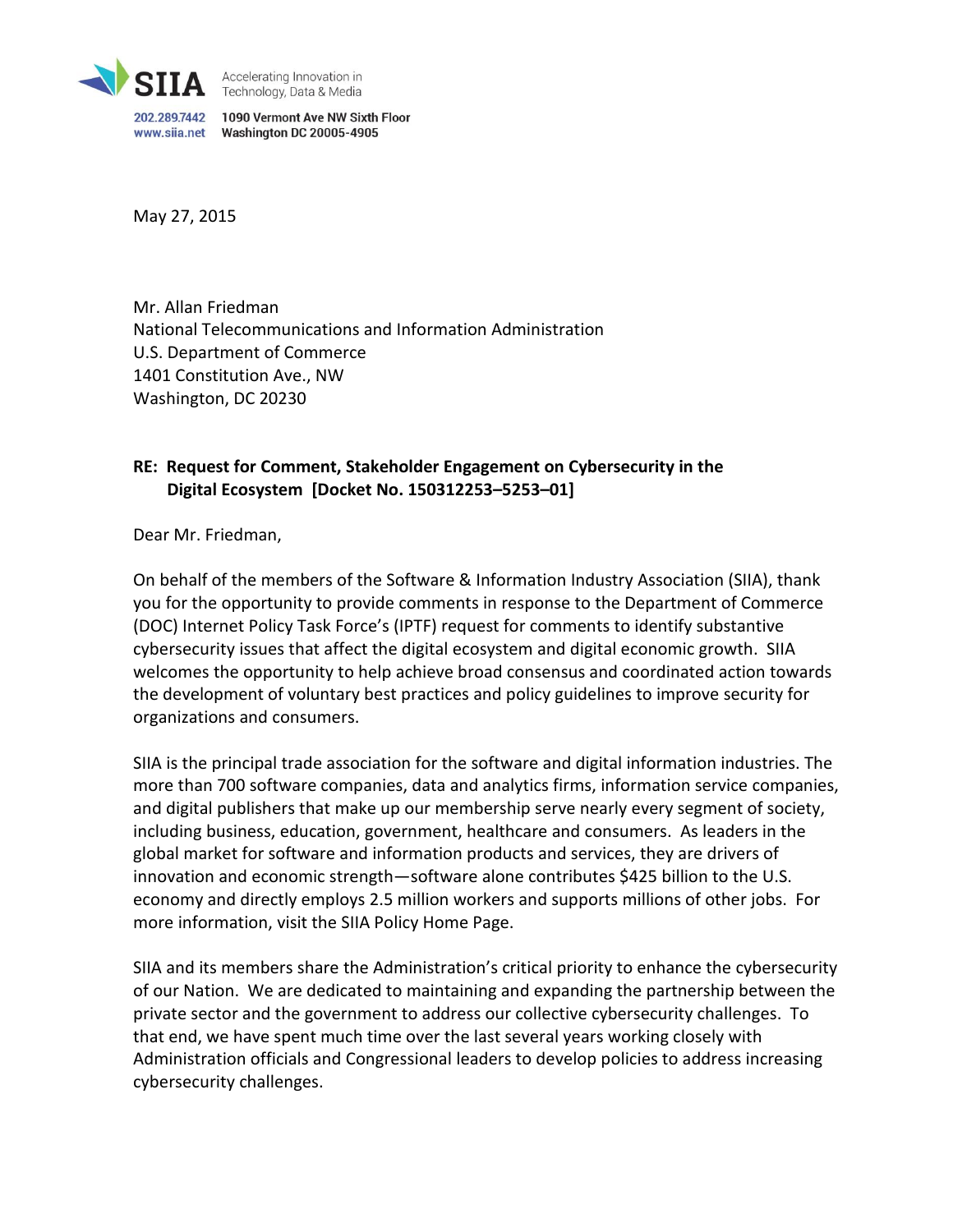SIIA has long been supportive of a flexible, voluntary approach to developing cybersecurity best practices, consistent with the efforts identified by the Administration's 2011 Green Paper, and the recent NIST Cybersecurity Framework. In contrast, a regulatory approach is not well suited to address rapidly-evolving cybersecurity threats, because it does not provide for the reality that different entities face different challenges and threat levels. Additionally, solutions to cybersecurity must remain technology neutral, rather than promoting various technologies or platforms over others—security policies must avoid picking technological winners and losers.

SIIA strongly concurs with the NTIA's objective to enhance stakeholder engagement on cybersecurity, particularly the notion that development and promotion of voluntary policy guidelines, procedures and best practices could substantially improve cybersecurity for both organizations and consumers across a number of key areas where challenges are greatest.

Of course, in some areas, much work has already been performed to develop and refine best practices, where others not. While SIIA agrees that NTIA should avoid duplicating existing work, we support NTIA's efforts in this process to evaluate both those areas where voluntary practices, guidelines and initiatives are already available and could use the benefit of broader promotion and adoption, as well as areas where it would be useful to convene experts and stakeholders to develop new voluntary guidelines or best practices.

SIIA also strongly concurs with the objective to focus on a narrow, definable area where consensus can be reached in a reasonable timeframe and substantial benefit can be achieved. To this end, and consistent with the goal to address issues affecting the digital ecosystem as a whole, and promoting the digital economy, we offer the following feedback regarding possible topics for consideration.

# **I. Key Issues for Consideration**

As you know, modern cyberattacks are not simple, isolated events. Rather, attacks frequently begin by establishing a foothold within an infrastructure, often at an endpoint using malware and establishing botnets for collecting confidential information or launching complex attacks to compromise other networks and steal valuable information and intellectual property. Once an endpoint is compromised, the attacker can move laterally to find and exploit other systems until the attackers locate the data, credentials or processes they are seeking.

Despite significant security practices by most companies and many consumers, vulnerabilities are increasingly exploited by online fraudsters, leading to identity theft and cyber fraud, causing material harm for consumers and businesses across a wide range of industries (including retail, banking and financial services, tax, etc.). Advanced cyber attackers have the advantage – they only need to exploit a single vulnerability, while organizations must protect every system and vector, including all of their employees and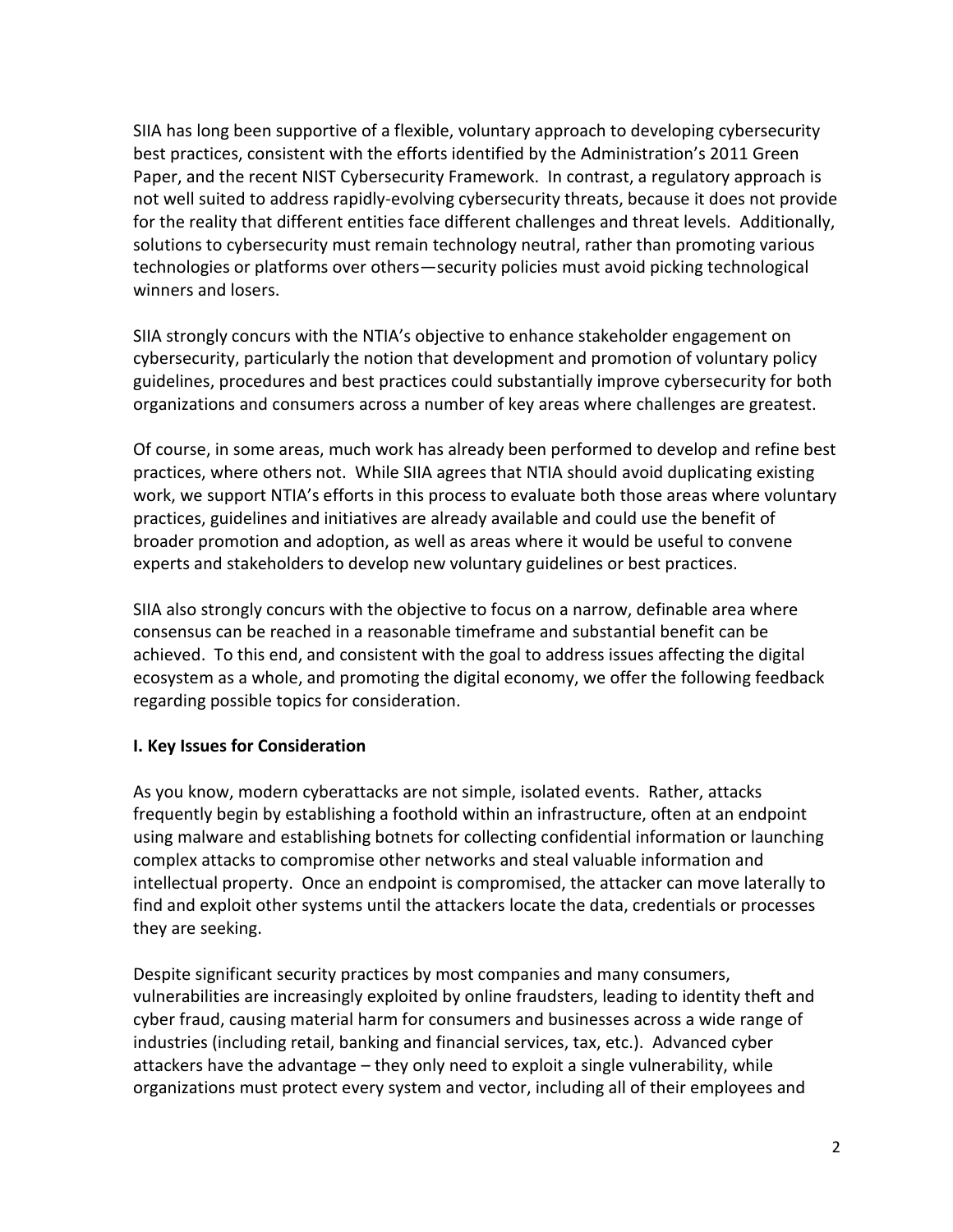customers. Individuals and businesses are continually seeking to better detect, analyze, prevent, and respond to these advanced and continually evolving threats. Unfortunately, this is an increasingly challenging battle for U.S. businesses, particularly for small and mediumsized businesses lacking substantial cybersecurity expertise and resources.

In light of this current reality, SIIA has identified three areas where there is a significant need to effectively define cybersecurity gaps and advance best practices, with a particular focus on informing and helping to protect the cybersecurity readiness of small and medium-sized entities, and end users. For the reasons outlined below, SIIA urges NTIA to focus its efforts in part on further advancing the various best practices for stronger authentication protocols that could keep customer data out of the hands of cyber-criminals and stem the tide of identity theft, as well as further awareness, consensus and best practices around botnet and malware mitigation.

**1. Internet Authentication** – At a time when Americans are performing increasingly important functions online—including managing bank accounts, shopping, paying bills and handling medical records—it is imperative that our collective cybersecurity focus includes efforts to help protect the most vulnerable: consumers who can easily fall victim to attacks that leave personal data vulnerable to hackers and cyber-criminals. Once a consumer's data is compromised, it can then be used to wreak havoc, including identity theft, take-over of online accounts, and to commit fraud. In many cases, the end result is considerable financial harm to the consumer, and sometimes the entity providing the service.

Fortunately, there has been much work performed around improving authentication. Notably, the The FIDO (Fast IDentity Online) Alliance, a non-profit organization formed in 2012 to address the lack of interoperability among strong authentication devices as well as the problems users face with creating and remembering multiple usernames and passwords, has gained strong support and participation from the a cross-section of technology companies in an effort to develop specifications that define an open, scalable, interoperable set of mechanisms that supplant reliance on passwords to securely authenticate users of online services. The Alliance has produced multiple specifications that serve as examples of the work where a multistakeholder initiative could possibly further add credibility and consensus around critical practices to enhance authentication.

SIIA recommends that NTIA consider this and other initiatives where there is broad consensus with the goal of engaging a broad group of stakeholders to change the nature of authentication, bringing it into the 21st Century.

**2. Botnet Mitigation** – The software industry is at the forefront of the fight against botnets and other forms of Internet security threats, including notification efforts for users of computers and routers infected, and in the provision of tools for consumers and businesses to keep their systems free of infections and to remove malware and botnets from their infected systems.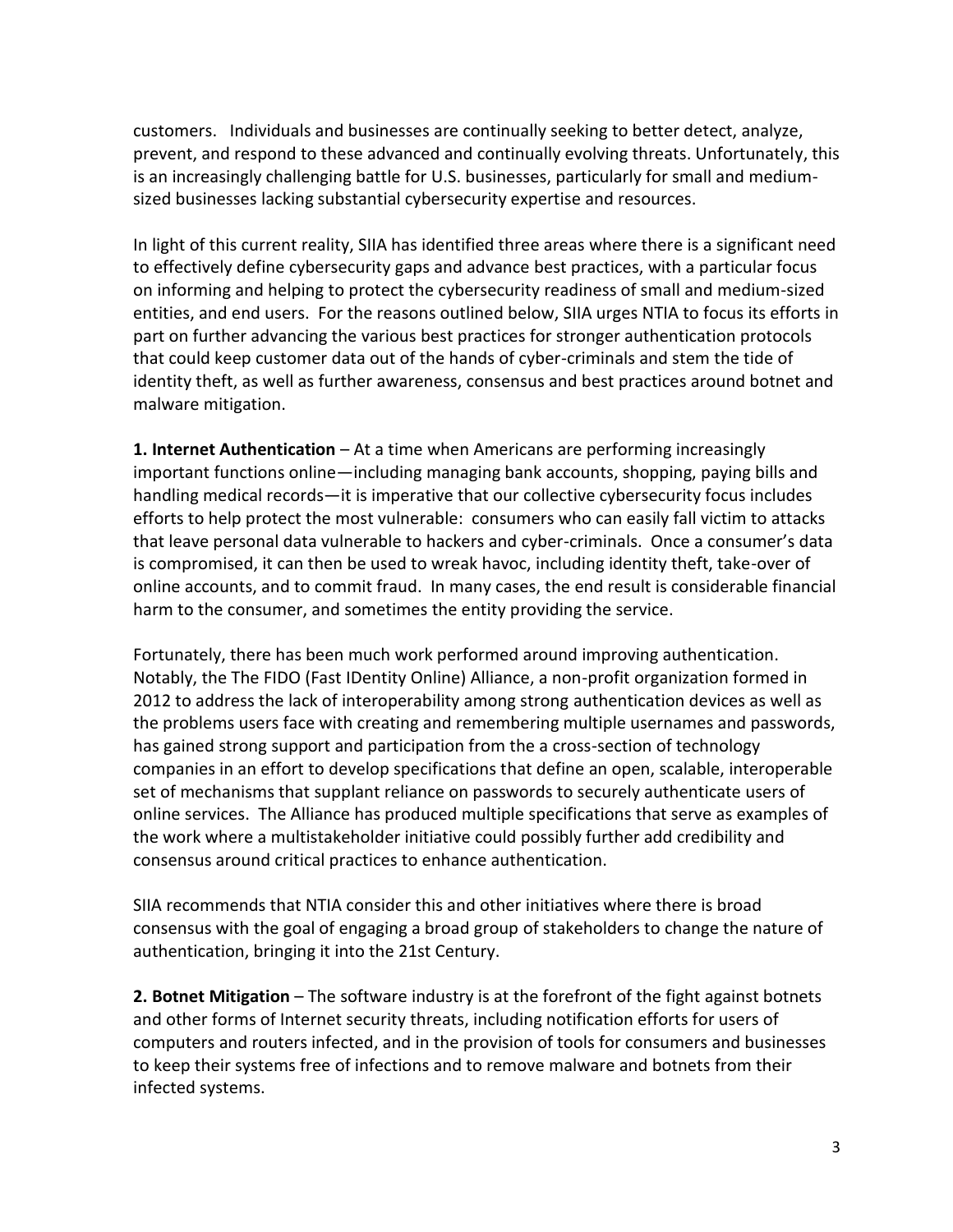SIIA is committed to addressing botnet security threats by working collaboratively with the government and by promoting the work of our members. We participated in the DOC-led Industry Botnet Group ("IBG"), a multistakeholder process convened in 2011 which produced Principles for Voluntary Efforts to Reduce the Impact of Botnets in Cyberspace. These Principles were a positive step forward, calling on Internet participants to coordinate and communicate with each other and voluntarily work to fight the effectiveness of botnets across the botnet lifecycle. However, there is much work still to be done, as botnets remain a major challenge to our Nation's cybersecurity and digital commerce, continuing to infect computers, threatening the trust and confidence of online users and undermining the efficiencies and economic growth spurred by the Internet. Industry and government must continue to work together to further combat these challenges, and NTIA's involvement could provide a valuable coordinating function at this time.

**3. Malware Mitigation/Malvertising** – Malware is a closely-associated cyber threat, often serving as the root cause of botnets. SIIA therefore also supports the NTIA focus on the growing threat of malware and specific strategies to mitigate malware. In 2012, the U.S. Computer Emergency Readiness Team (US-CERT) produced a paper to inform organizations of this rapidly growing problem and provide best-practice defense tactics. US-CERT identified that malware has advanced from mere disrupting services to well organized schemes actively seeking financial gain. Attackers using malware have become adept at circumventing traditional defenses such as anti-virus software and firewalls. Even encrypted web transactions may not protect sensitive information if the user's computer has been infected.

Malware remains one of the greatest cybersecurity challenges to consumers and businesses, particularly small and medium-sized businesses with fewer resources to protect themselves. Not only are there the challenges associated with protecting systems from malware, but once a system is compromised, organizations need to improve the ability to minimize their damage. Because today's malware uses multiple vectors to spread including infecting file shares and brute-forcing weak passwords, organizations need to implement comprehensive information security policies and procedures that address all areas of potential compromise and vectors of attack.

SIIA believes that much additional work could be done focusing on voluntary guidelines, procedures and best practices to combat the threat posed by malware and "malvertising."

# **II. Areas where we believe NTIA should proceed with caution:**

**1. Internet of Things** – The emerging Internet-enabled IT ecosystem, or the Internet of Things (IoT), has already spurred tremendous opportunities for social innovation and economic growth, and it is only still in the initial stages. Recognizing that data-driven innovation is at the core of these vast benefits, and that this sometimes involves personal or sensitive data, there are no doubt security challenges presented by the IoT. However, IoT is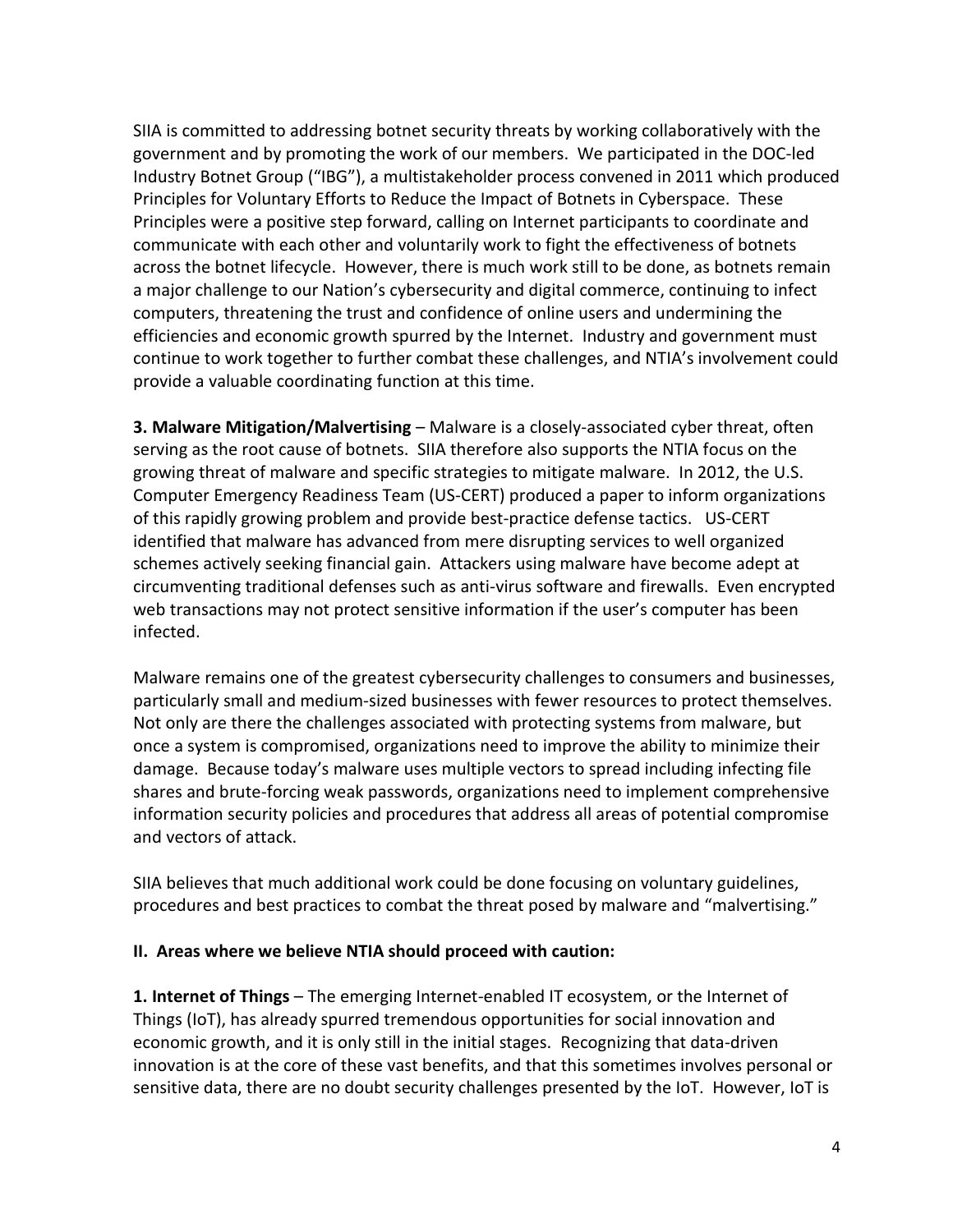comprised of so many different technologies, platforms and devices, that it would not be productive to initiate multistakeholder efforts around IoT cybersecurity, writ large. That said, to the extent it is possible to identify various elements of the emerging IoT universe where collaboration could seek to identify and accelerate best practices, SIIA would support those efforts.

**2. Privacy** – SIIA has been a strong supporter of NTIA's privacy multistakeholder initiatives we were a leading participant in support of the Mobile Transparency Code of Conduct produced by the first initiative, and we are actively engaged in the second initiative on facial recognition. Much like cybersecurity, this is an area where we believe that a multistakeholder process to develop voluntary codes of conduct and best practices is superior to a regulatory approach.

SIIA recognizes that privacy and cybersecurity are intrinsically linked because the security of personal information is a critical component of various effective cybersecurity frameworks. While we strongly support multistakeholder initiatives focused on authentication techniques, voluntary policies and practices to prevent fraud and identity theft,, we do not believe it would be productive to focus cybersecurity multistakeholder discussions on practices to promote privacy, broadly. To the extent privacy issues are discussed within various cybersecurity discussions, we think they can be done in a complimentary manner.

# **III. Recommendations on Implementing the Multistakeholder process**

SIIA strongly supports NTIA's goals to ensure openness, transparency and consensus-building as fundamental pillars of cybersecurity multistakeholder processes. These are critical elements to maximize the efficiency and effectiveness of the overall process. To help achieve these goals, SIIA recommends that NTIA develop public inclusive mailing lists that extend beyond the participants in a working group to maximize public discussion of the multistakeholder process, rather than merely communicating within a set group established at the early stages. Specifically, SIIA supports the use of GitHub for gathering public input, consistent with the approach that was used by the Administration's gather of public comments on the HTTPS-only gov sites policy.

Also, given that the various topics considered have critical elements ranging from very technical practices and specifications to high-level policy recommendations, SIIA encourages NTIA to help stakeholders engage at a level where they are best suited to contribute positively.